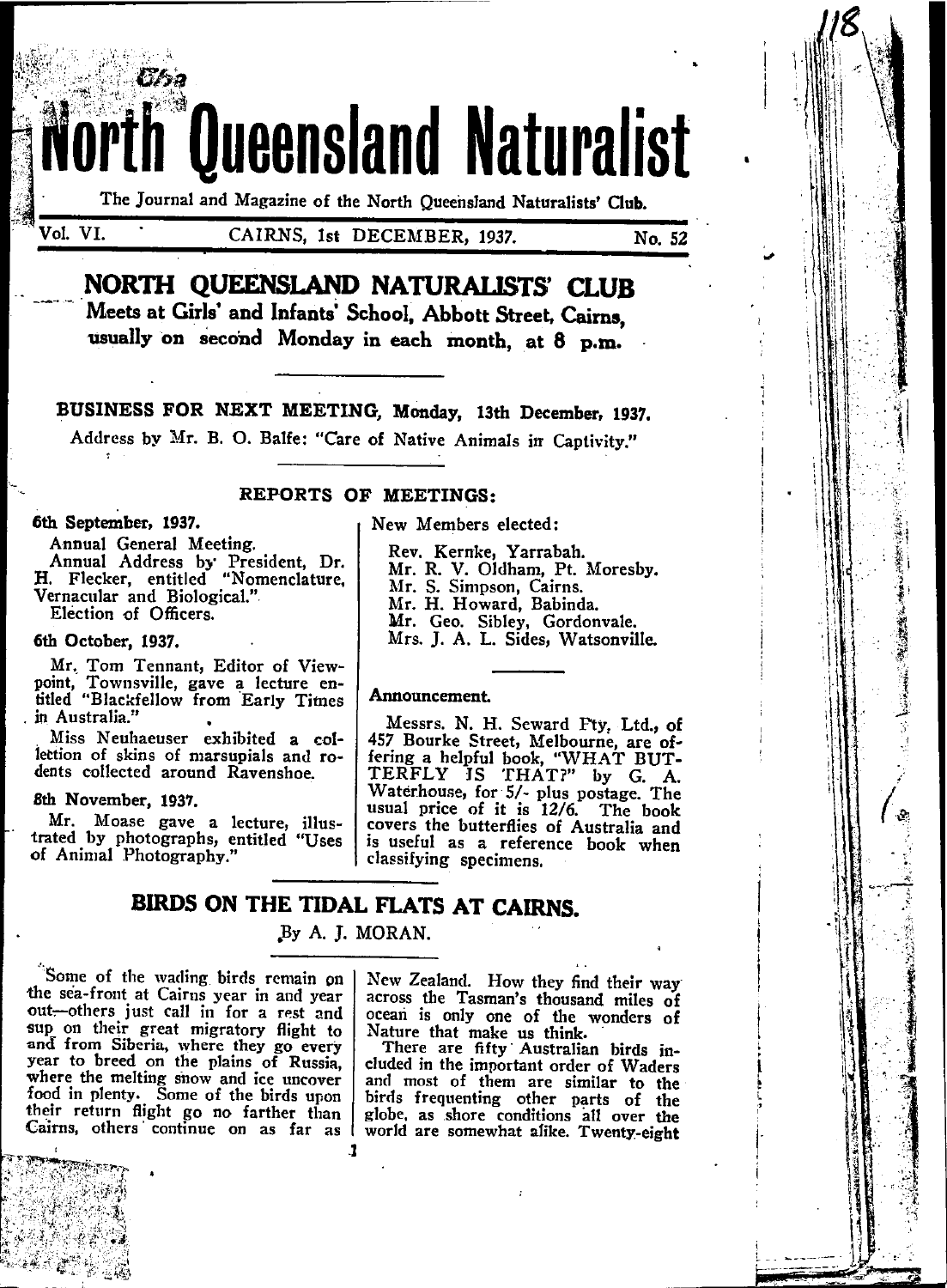of these birds are considered visitors to Australia and at least twenty-three call at Cairns and most of this number are here .tow-having arrived only last month (October) from their long Northern flight. The Golden Plover (Pluvialis dominicus), a lovely little bird in brown with golden spots is here, having arrived somewhat late, also the Australian Dottrel (Peltohyas australis) and the Little Whimbrel (Mesoscolopax minatus), all looking very tired indeed. They may have been delayed by the trouble in Mongolial

The Sea Curlews, Snipes and Godwits appear to have stood the journey much. better.

The Black-fronted Dottrel (Charadrius melanops) is especially busy hunting for food and turning over pieces of bark, etc., at a great rate. He is very hungry and is not so fortunate as the Sea Curlew (Numenius cyanopus) and the two Stilts whose longpointed bill is tipped with nerves so sensitive they can detect food quickly in the soft mud.

The White-Headed Stilt (Himantopus leucocephalus) is a very infrequent visitor and only once during twelve years have I seen it here.

A solitary Black Oyster-Catcher<br>(Haematopus unicolor) called only once during my observations.

The Silver Gull (Larus novae-hollandiae) is the very common graceful bird that you all know so well. It was just as beautiful in the harbour at Singapore and Kobe as it is at Cairns. He is not so well-behaved as he appears. I saw these birds stealing the eggs of noddies and terns at Michaelmas Cay. He is the only real scavenger on the flat and will eat anything. This is the only gull we have in Cairns, but 25 years ago the Pacific Gull (Gabianus pacificus) was resident here in large numbers. The Caspian Tern (Hydroprogne Caspia) is not plentiful, but nevertheless always here. It is a shy bird and takes shrimps from the surface of the water as it flies over the inlet.

The White-faced Ternlet (Sternanereis) is often in the harbour, especially when there are showers of rain about. This dainty little bird dives at fish from a height of 50 feet-it hovers

in the air like a sparrow hawk. It lavs a single egg on the bare, hot rocky islands near the South Barnard Island. There are two other terns nesting on Michaelmas Cay which have only been here once when they were blown in during the cyclone twelve years ago. The Frigate Bird (Fregata minor) was also blown at this time and took refuge on the railing of the old City Baths. The late Charles Hedley noticed terns with broken wings on the beach at Green Island and was worried to know the reason and, after careful observation, saw the frigate bird in the act high up in the sky. When the tern would not disgorge fish quickly enough this robber quickly dislocated the wing.

I have got away from the waders and space will not permit me to go much longer. Why not some interested lover of nature list these mud flat dwellers and note their time of arrival and departure? The information is useful and the study fascinating. With an ordinary pair of binoculars the bird is brought quite close and colours are easily picked out. Nature study has gone ahead in leans and bounds in schools and especially the branch dealing with birds. The Gould Society of Bird Lovers is well established throughout Australia-their objects are:-

(1) To protect all birds except those that are noxious.

(2) To prevent the unnecessary collection of wild birds' eggs.

(3) To disseminate knowledge regarding our birds and to help members. teachers and others to identify them.

(4) To secure the general use of one common name for each bird.

(5) To cultivate a more friendly attitude towards birds by fostering an intelligent interest in them and their habits.

(6) To encourage the formation of bird sanctuaries.

And remember Ruskin said:-

"All the best things and treasures of this world are not to be produced by each generation for itself; but we are all intended, not to carve our work in snow that will melt, but each and all of us to be continually rolling a great white gathering snowball, higher and higher, larger and larger, along the alps of human nower."

## PHREATIA BAILEYANA (Bail.) Schltr.

## By the REV. H. M. R. RUPP.

I gave a brief description of this diminutive orchid in the September number of this Journal, under the name Oberonia pusilla Bail. I remarked on its dissimilarity to other Australian species. although the individual flower seemed to me very like that of O. iridifolia, Lindl. It is "miscroscopic" in dimensions, and as I was unaware that Bailey's determination had been challenged, perhaps I did not make the best use of the limited material available for critical examination. Dr. R. S. Rogers writes under date 8/10/37: "Bailey placed the plant in the "wrong genus." and in 1903, Rolfe referred it to Phreatia. Thus in that year it became Phreatia pusilla (Bail.) Rolfe. Later still, Schlechter discovered that Rolfe's name had already been appropriated for another plant, and again changed the name to P. Baileyana (Bail.) Schltr. (See Fedde Repert. spec. IX. (1911) 433.) Rolfe's transfer will be found in Orch. Rev. XI (1903) 344."

#### PTEROSTYLIS CURTA, R.Br.

The plate was inadvertently omitted from the notes of this plant by the Rev. H. M. R. Rupp, on p. 3 of the issue for March, 1937, Vol. V, No. 49, and is given herewith.



#### 1. Pt. curta, plant of the North Oneensland form.

- 2. Larger sketch of flower, side view. 3. Labellum, front.
- 4. Labellum of type form.
- 5. Pt. ophioglossa, var. collina. plant.
- 6. Larger sketch of flower. 7. Labellum.

## **DENDROBIUM FLECKERI.**

By the Rev. H. M. R. RUPP.

This species, which was described.<br>figured, and named in the "Queensland Naturalist," Vol. X, No. 2 (1936), certainly merits some notice in the journal of the North Queensland Naturalists' Club, since it was discovered by Dr. Flecker in 1936 in the Upper Mossman River jungle in the vicinity of Mount Spurgeon. A flowering plant sent to me in October. 1936. by Mr. C. T. White, the Queensland Government Botanist, settled any doubts in my mind as to whether this Dendrob could be placed in any known Australian species: